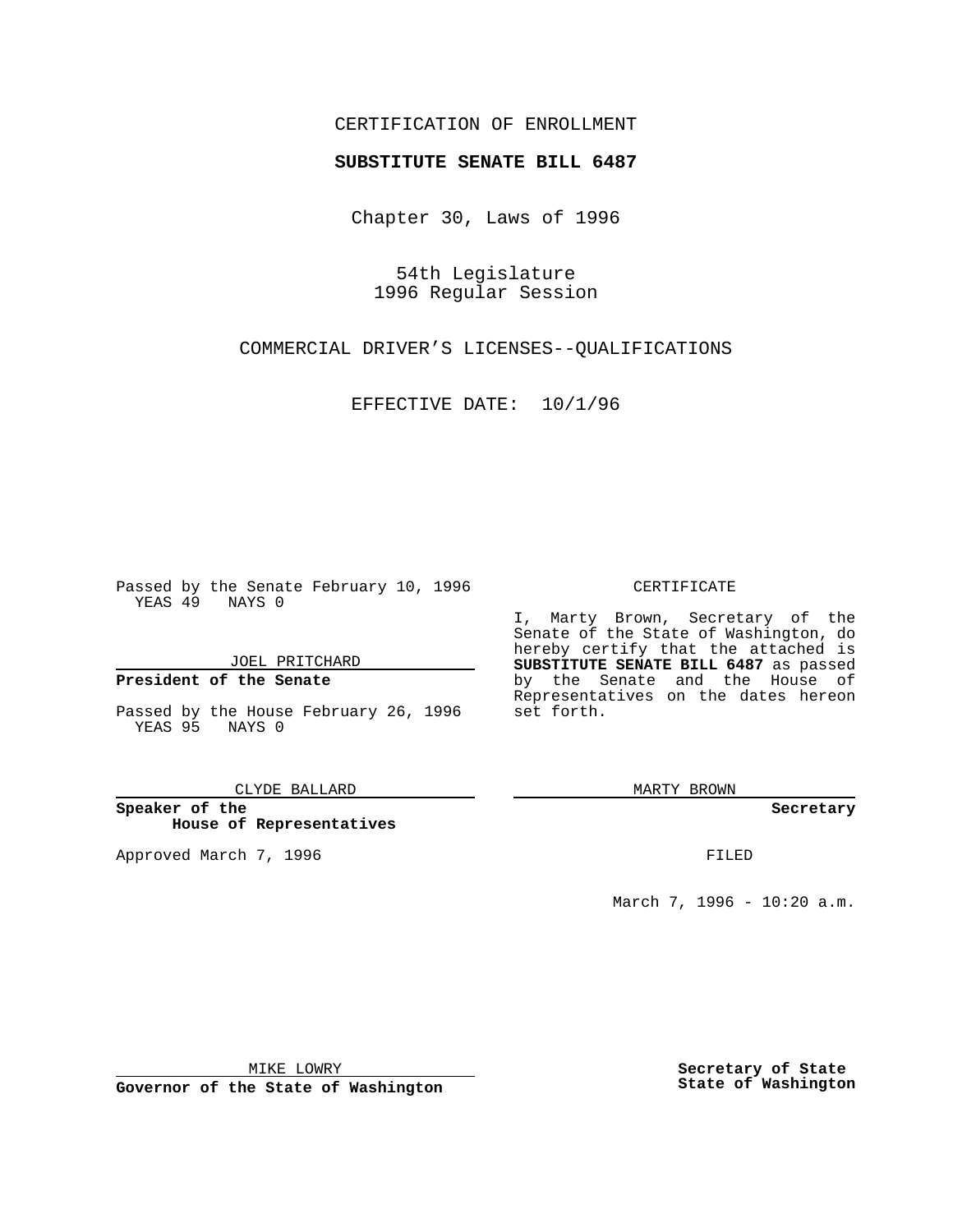## **SUBSTITUTE SENATE BILL 6487** \_\_\_\_\_\_\_\_\_\_\_\_\_\_\_\_\_\_\_\_\_\_\_\_\_\_\_\_\_\_\_\_\_\_\_\_\_\_\_\_\_\_\_\_\_\_\_

\_\_\_\_\_\_\_\_\_\_\_\_\_\_\_\_\_\_\_\_\_\_\_\_\_\_\_\_\_\_\_\_\_\_\_\_\_\_\_\_\_\_\_\_\_\_\_

Passed Legislature - 1996 Regular Session

#### **State of Washington 54th Legislature 1996 Regular Session**

**By** Senate Committee on Transportation (originally sponsored by Senators Owen and Prince; by request of Department of Licensing)

Read first time 02/06/96.

 AN ACT Relating to commercial driver's licenses; amending RCW 46.25.010, 46.25.080, 46.25.090, and 46.20.205; prescribing penalties; and providing an effective date.

BE IT ENACTED BY THE LEGISLATURE OF THE STATE OF WASHINGTON:

 **Sec. 1.** RCW 46.25.010 and 1989 c 178 s 3 are each amended to read as follows:

 The definitions set forth in this section apply throughout this chapter.

 (1) "Alcohol" means any substance containing any form of alcohol, including but not limited to ethanol, methanol, propanol, and isopropanol.

(2) "Alcohol concentration" means:

 (a) The number of grams of alcohol per one hundred milliliters of blood; or

 (b) The number of grams of alcohol per two hundred ten liters of breath.

 (3) "Commercial driver's license" (CDL) means a license issued in accordance with the requirements of this chapter to an individual that authorizes the individual to drive a class of commercial motor vehicle.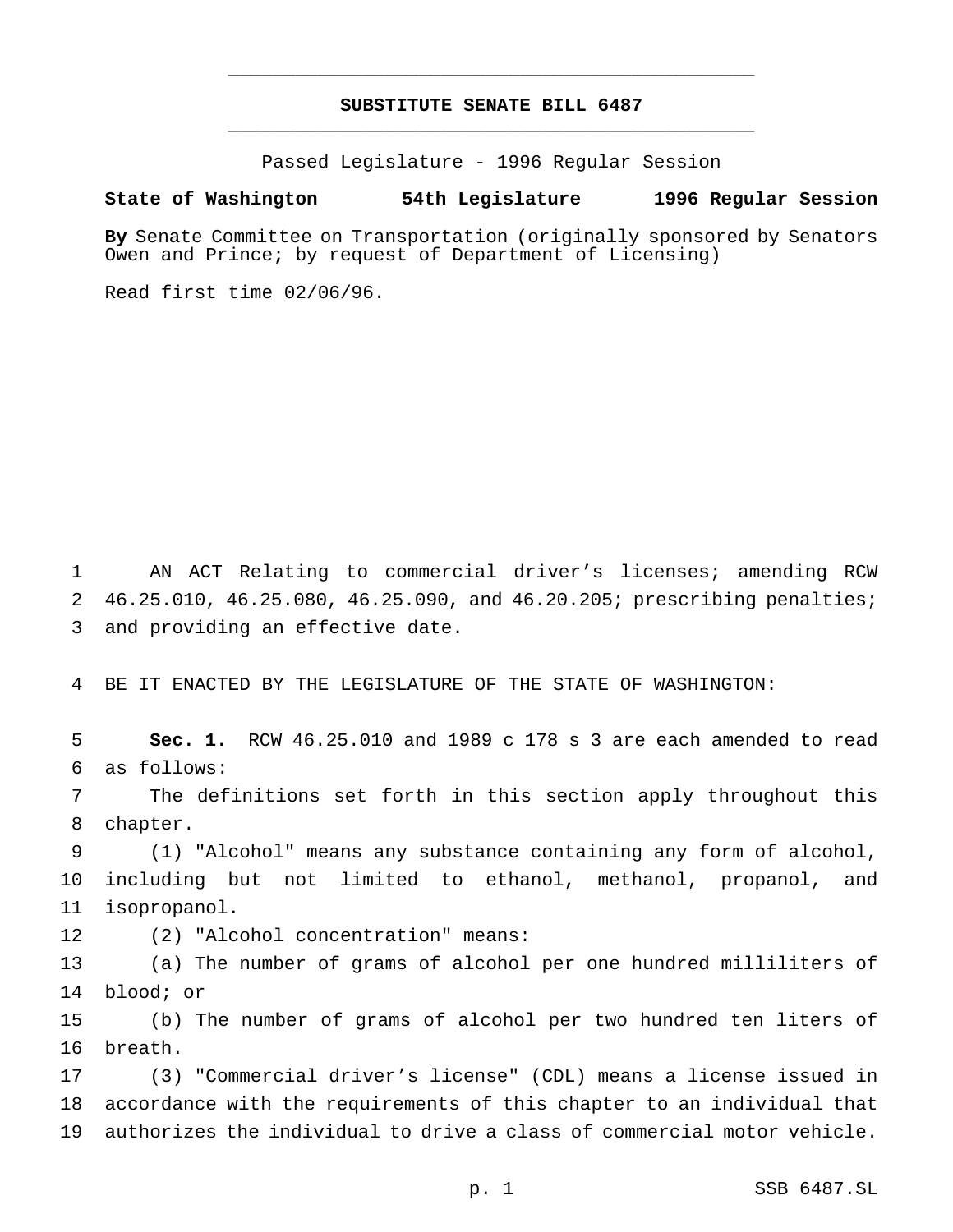(4) The "commercial driver's license information system" (CDLIS) is the information system established pursuant to the CMVSA to serve as a clearinghouse for locating information related to the licensing and identification of commercial motor vehicle drivers.

 (5) "Commercial driver's instruction permit" means a permit issued under RCW 46.25.060(4).

 (6) "Commercial motor vehicle" means a motor vehicle designed or used to transport passengers or property:

 (a) If the vehicle has a gross weight rating of 26,001 or more pounds;

 (b) If the vehicle is designed to transport sixteen or more 12 passengers, including the driver;

 (c) If the vehicle is transporting hazardous materials and is required to be identified by a placard in accordance with 49 C.F.R. part 172, subpart F; or

 (d) If the vehicle is a school bus as defined in RCW 46.04.521 regardless of weight or size.

(7) "Conviction" has the definition set forth in RCW 46.20.270.

 (8) "Disqualification" means a prohibition against driving a commercial motor vehicle.

 (9) "Drive" means to drive, operate, or be in physical control of a motor vehicle in any place open to the general public for purposes of vehicular traffic. For purposes of RCW 46.25.100, 46.25.110, and 46.25.120, "drive" includes operation or physical control of a motor vehicle anywhere in the state.

(10) "Drugs" are those substances as defined by RCW 69.04.009.

 (11) "Employer" means any person, including the United States, a state, or a political subdivision of a state, who owns or leases a commercial motor vehicle, or assigns a person to drive a commercial motor vehicle.

 (12) "Gross vehicle weight rating" (GVWR) means the value specified by the manufacturer as the maximum loaded weight of a single or a combination or articulated vehicle, or the registered gross weight, 34 ((whichever is greater)) where this value cannot be determined. The GVWR of a combination or articulated vehicle, commonly referred to as the "gross combined weight rating" or GCWR, is the GVWR of the power unit plus the GVWR of the towed unit or units.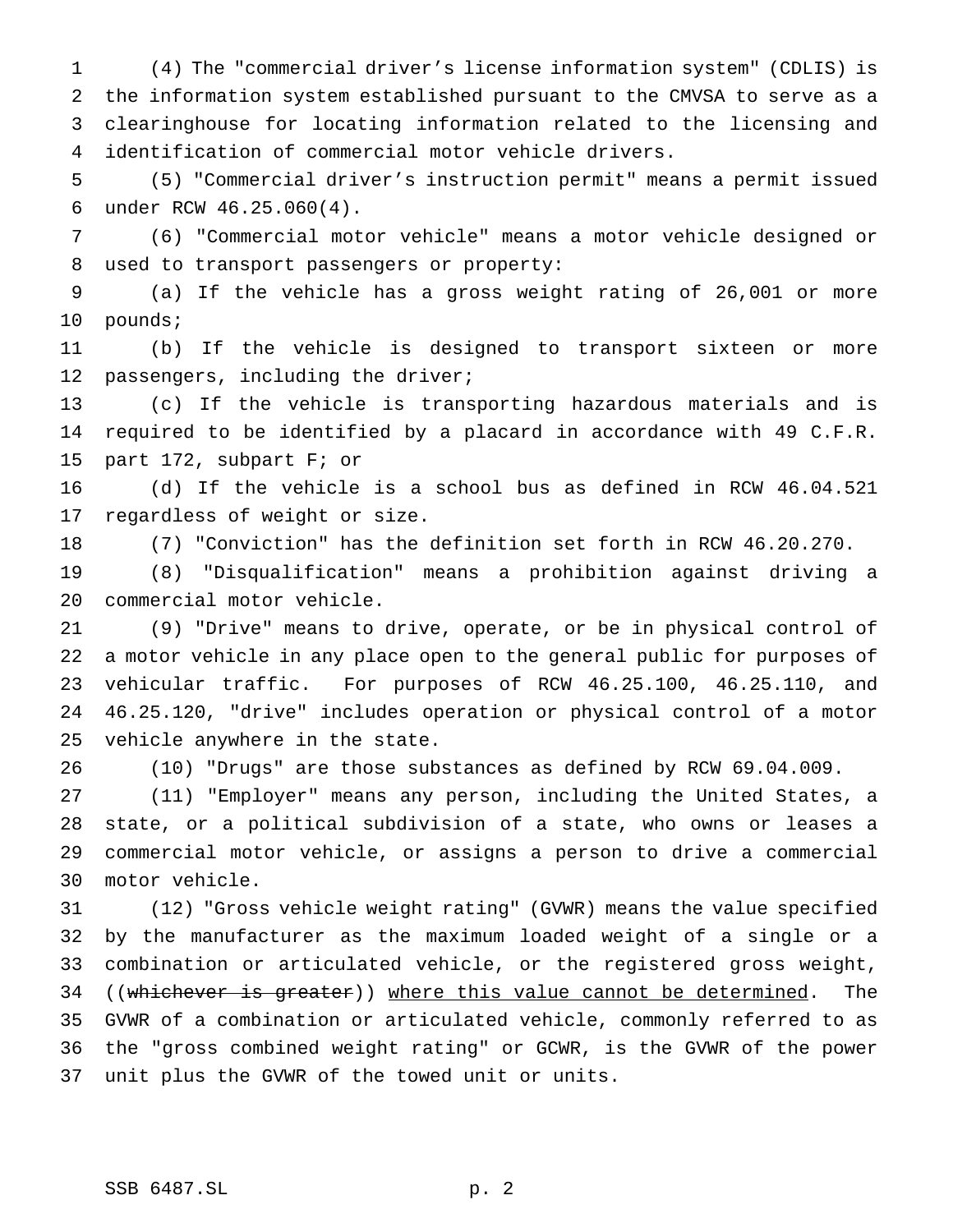(13) "Hazardous materials" has the same meaning found in Section 103 of the Hazardous Materials Transportation Act (49 App. U.S.C. 1801 3 et ((seg)) seq.).

 (14) "Motor vehicle" means a vehicle, machine, tractor, trailer, or semitrailer propelled or drawn by mechanical power used on highways, or any other vehicle required to be registered under the laws of this state, but does not include a vehicle, machine, tractor, trailer, or semitrailer operated exclusively on a rail.

 (15) "Out-of-service order" means a temporary prohibition against driving a commercial motor vehicle.

(16) "Serious traffic violation" means:

 (a) Excessive speeding, defined as fifteen miles per hour or more in excess of the posted limit;

(b) Reckless driving, as defined under state or local law;

 (c) A violation of a state or local law relating to motor vehicle traffic control, other than a parking violation, arising in connection with an accident or collision resulting in death to any person; and

 (d) Any other violation of a state or local law relating to motor vehicle traffic control, other than a parking violation, that the department determines by rule to be serious.

 (17) "State" means a state of the United States and the District of Columbia.

 (18) "Tank vehicle" means a vehicle that is designed to transport a liquid or gaseous material within a tank that is either permanently or temporarily attached to the vehicle or the chassis. Tank vehicles include, but are not limited to cargo tanks and portable tanks. However, this definition does not include portable tanks having a rated capacity under one thousand gallons.

 (19) "United States" means the fifty states and the District of Columbia.

 **Sec. 2.** RCW 46.25.080 and 1989 c 178 s 10 are each amended to read as follows:

 (1) The commercial driver's license must be marked "commercial driver's license" or "CDL," and must be, to the maximum extent practicable, tamperproof. It must include, but not be limited to, the following information:

(a) The name and residence address of the person;

(b) The person's color photograph;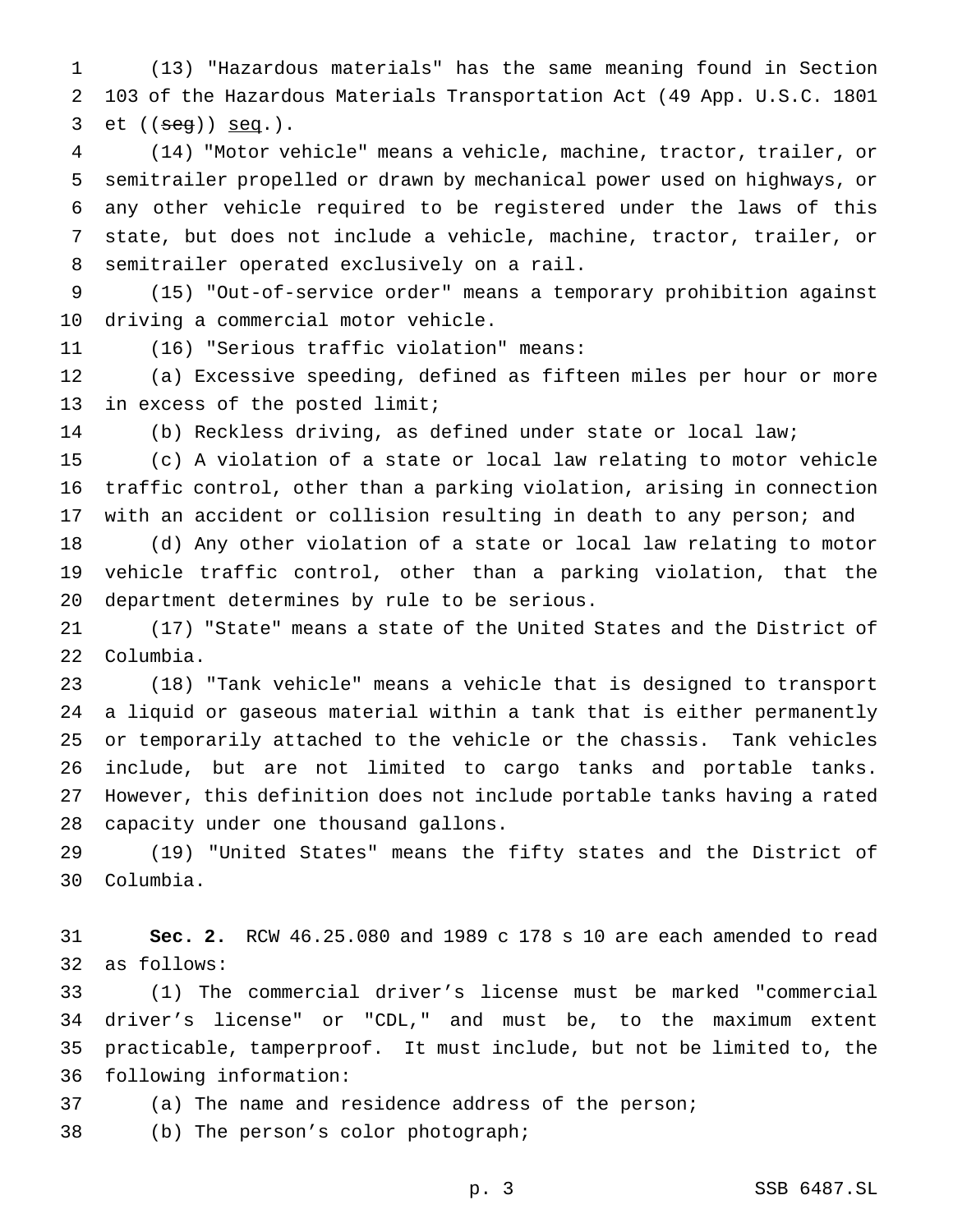(c) A physical description of the person including sex, height, weight, and eye color;

(d) Date of birth;

 (e) The person's Social Security number or any number or identifier deemed appropriate by the department;

(f) The person's signature;

 (g) The class or type of commercial motor vehicle or vehicles that the person is authorized to drive, together with any endorsements or restrictions;

(h) The name of the state; and

(i) The dates between which the license is valid.

 (2) Commercial driver's licenses may be issued with the classifications, endorsements, and restrictions set forth in this subsection. The holder of a valid commercial driver's license may drive all vehicles in the class for which that license is issued and all lesser classes of vehicles except motorcycles and vehicles that require an endorsement, unless the proper endorsement appears on the license.

(a) Licenses may be classified as follows:

 (i) Class A is a combination of vehicles with a gross combined weight rating (GCWR) of 26,001 pounds or more, if the GVWR of the vehicle being towed is in excess of 10,000 pounds.

 (ii) Class B is a single vehicle with a GVWR of 26,001 pounds or more, and any such vehicle towing a vehicle not in excess of 10,000 pounds.

 (iii) Class C is a single vehicle with a GVWR of less than 26,001 pounds or any such vehicle towing a vehicle with a GVWR not in excess of 10,000 pounds consisting of:

 (A) Vehicles designed to transport sixteen or more passengers, 30 including the driver; or

 (B) Vehicles used in the transportation of hazardous materials that requires the vehicle to be identified with a placard under 49 C.F.R., 33 part 172, subpart  $F((\div and$ 

34 (C) School buses designed to carry fewer than sixteen passengers)).

 (b) The following endorsements and restrictions may be placed on a license:

 (i) "H" authorizes the driver to drive a vehicle transporting hazardous materials.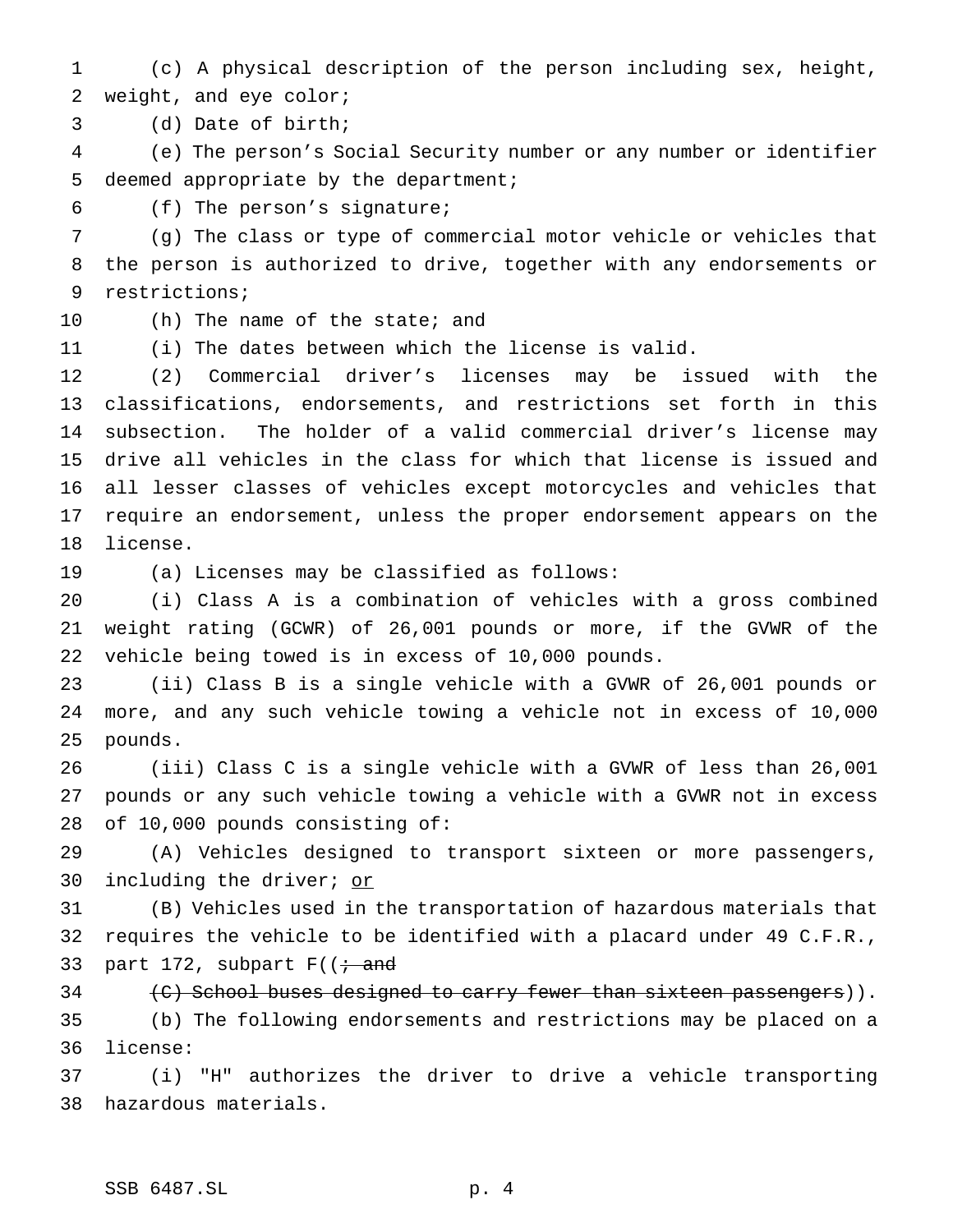(ii) "K" restricts the driver to vehicles not equipped with air brakes.

(iii) "T" authorizes driving double and triple trailers.

4 (iv) "P1" authorizes driving all vehicles carrying passengers.

 (v) "P2" authorizes driving vehicles with a GVWR of less than 26,001 pounds carrying sixteen or more passengers, including the driver.

8 (vi) "N" authorizes driving tank vehicles.

9  $((\overline{\text{v}i}))$  (vii) "X" represents a combination of hazardous materials and tank vehicle endorsements.

 The license may be issued with additional endorsements and restrictions as established by rule of the director.

 (3) All school bus drivers must have either a "P1" or "P2" 14 endorsement depending on the GVWR of the school bus being driven.

15 (4) Before issuing a commercial driver's license, the department shall obtain driving record information through the commercial driver's license information system, the national driver register, and from the current state of record.

 $((+4))$  (5) Within ten days after issuing a commercial driver's license, the department must notify the commercial driver's license information system of that fact, and provide all information required to ensure identification of the person.

23  $((+5))$   $(6)$  A commercial driver's license shall expire in the same manner as provided in RCW 46.20.181.

 $((+6))$   $(7)$  When applying for renewal of a commercial driver's license, the applicant shall complete the application form required by RCW 46.25.070(1), providing updated information and required certifications. If the applicant wishes to retain a hazardous materials endorsement, the applicant shall take and pass the written test for a hazardous materials endorsement.

 **Sec. 3.** RCW 46.25.090 and 1989 c 178 s 11 are each amended to read as follows:

 (1) A person is disqualified from driving a commercial motor vehicle for a period of not less than one year if a report has been received by the department pursuant to RCW 46.25.120, or if the person has been convicted of a first violation, within this or any other jurisdiction, of: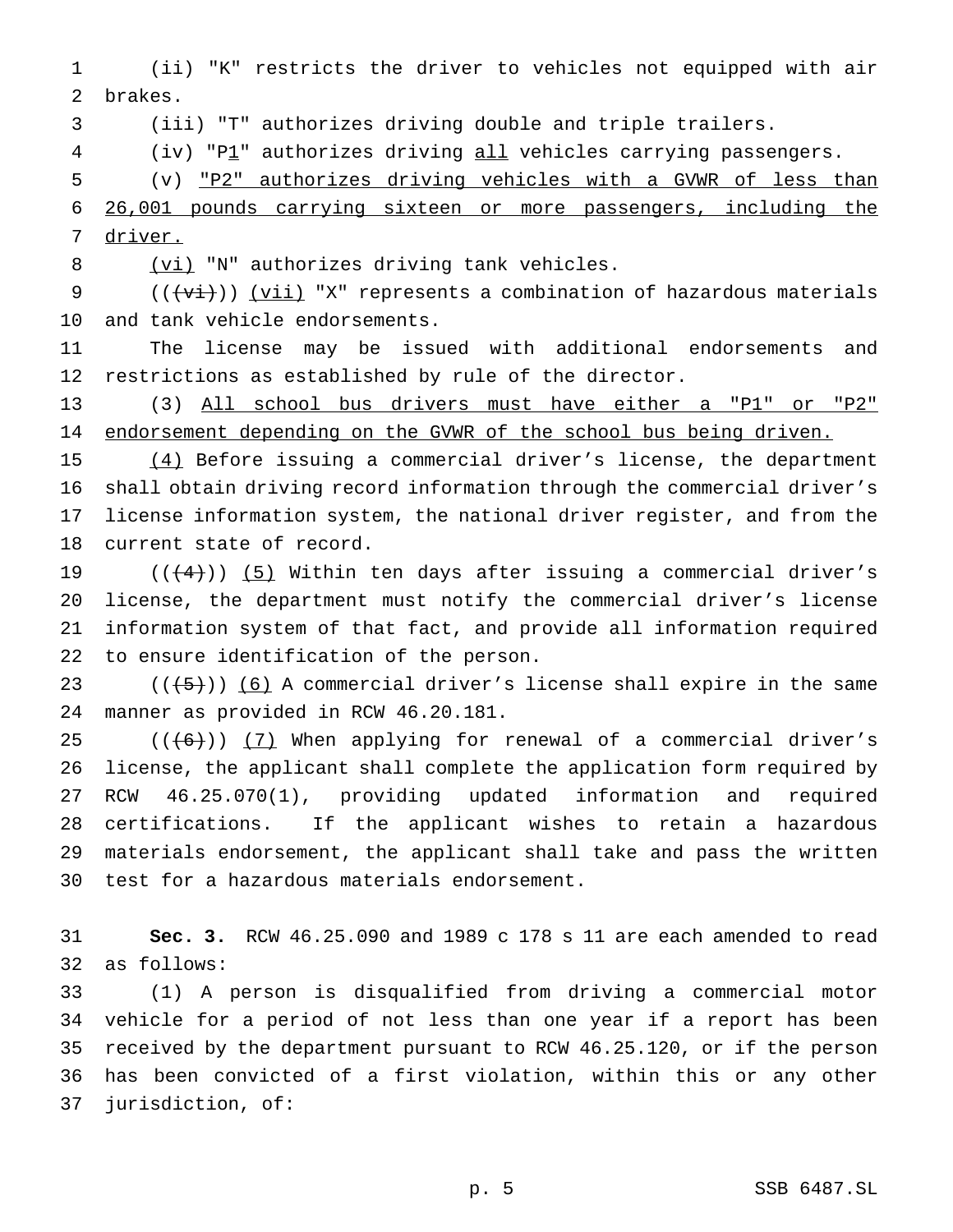(a) Driving a commercial motor vehicle under the influence of alcohol or any drug;

 (b) Driving a commercial motor vehicle while the alcohol concentration in the person's system is 0.04 or more as determined by any testing methods approved by law in this state or any other state or jurisdiction;

 (c) Leaving the scene of an accident involving a commercial motor vehicle driven by the person;

(d) Using a commercial motor vehicle in the commission of a felony;

 (e) Refusing to submit to a test to determine the driver's alcohol concentration while driving a motor vehicle.

 If any of the violations set forth in this subsection occurred while transporting a hazardous material required to be identified by a placard, the person is disqualified for a period of not less than three years.

 (2) A person is disqualified for life if it has been determined that the person has committed or has been convicted of two or more violations of any of the offenses specified in subsection (1) of this section, or any combination of those offenses, arising from two or more separate incidents. Only offenses committed after October 1, 1989, may be considered in applying this subsection.

 (3) The department may adopt rules, in accordance with federal regulations, establishing guidelines, including conditions, under which a disqualification for life under subsection (2) of this section may be reduced to a period of not less than ten years.

 (4) A person is disqualified from driving a commercial motor vehicle for life who uses a commercial motor vehicle in the commission of a felony involving the manufacture, distribution, or dispensing of a controlled substance, as defined by chapter 69.50 RCW, or possession with intent to manufacture, distribute, or dispense a controlled substance, as defined by chapter 69.50 RCW.

 (5) A person is disqualified from driving a commercial motor 33 vehicle for a period of not less than sixty days if convicted of <u>or</u> 34 found to have committed two serious traffic violations, or one hundred 35 twenty days if convicted of or found to have committed three serious traffic violations, committed in a commercial motor vehicle arising from separate incidents occurring within a three-year period.

 (6) A person is disqualified from driving a commercial motor vehicle for a period of: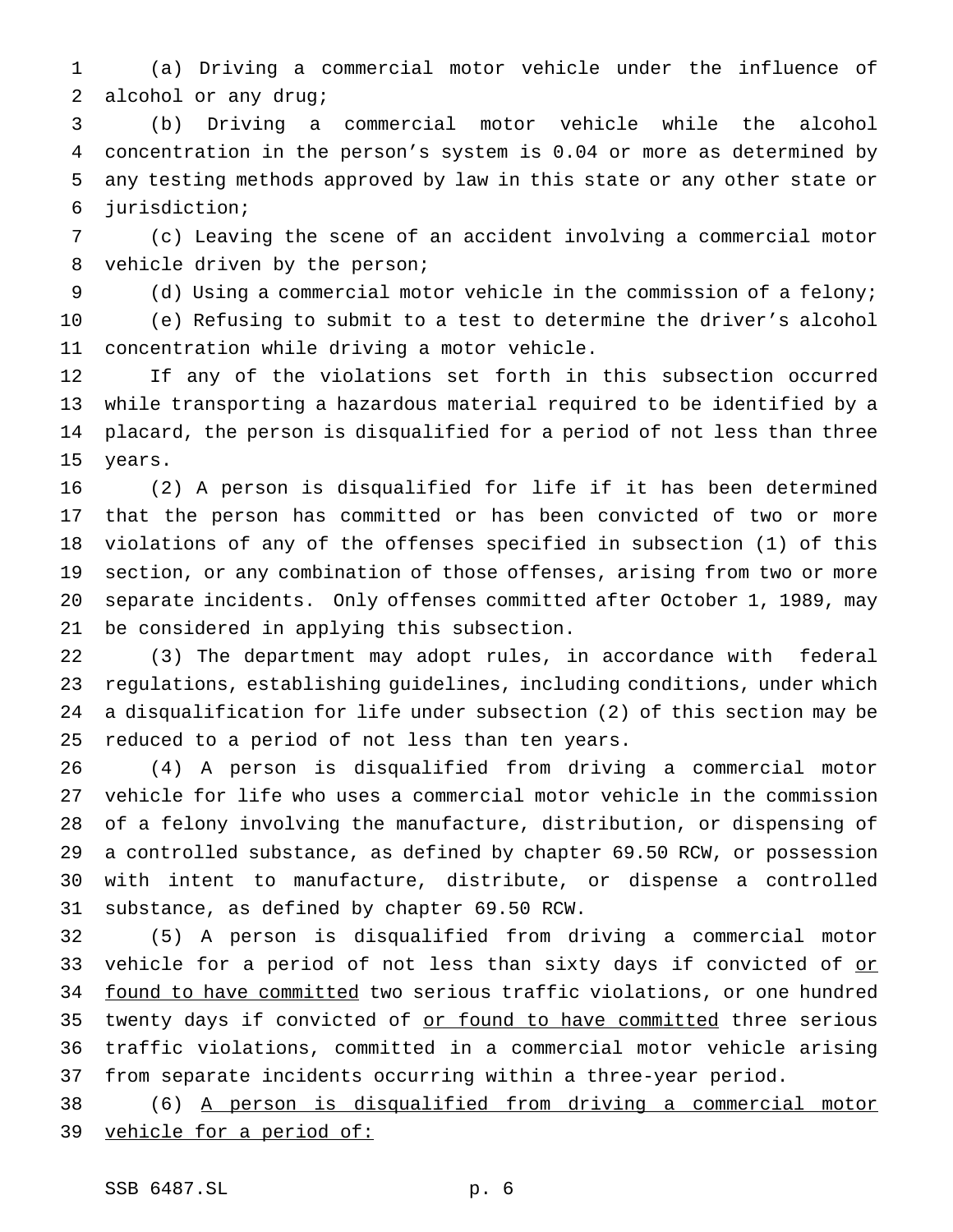(a) Not less than ninety days nor more than one year if convicted of or found to have committed a first violation of an out-of-service order; (b) Not less than one year nor more than five years if, during a ten-year period, the person is convicted of or is found to have committed two violations of out-of-service orders in separate incidents; 8 (c) Not less than three years nor more than five years if, during a ten-year period, the person is convicted of or is found to have 10 committed three or more violations of out-of-service orders in separate incidents; 12 (d) Not less than one hundred eighty days nor more than two years if the person is convicted of or is found to have committed a first 14 violation of an out-of-service order while transporting hazardous materials required to be placarded under the Hazardous Materials Transportation Act (46 U.S.C. Sec. 1801-1813), or while operating motor 17 vehicles designed to transport sixteen or more passengers, including 18 the driver. A person is disqualified for a period of not less than 19 three years nor more than five years if, during a ten-year period, the person is convicted of or is found to have committed subsequent 21 violations of out-of-service orders, in separate incidents, while transporting hazardous materials required to be placarded under the Hazardous Materials Transportation Act, or while operating motor vehicles designed to transport sixteen or more passengers, including the driver.

 (7) Within ten days after suspending, revoking, or canceling a commercial driver's license, the department shall update its records to reflect that action. After suspending, revoking, or canceling a nonresident commercial driver's privileges, the department shall notify the licensing authority of the state that issued the commercial driver's license.

 **Sec. 4.** RCW 46.20.205 and 1994 c 57 s 52 are each amended to read as follows:

 Whenever any person after applying for or receiving a driver's license or identicard moves from the address named in the application or in the license or identicard issued to him or her or when the name of a licensee or holder of an identicard is changed by marriage or otherwise, the person shall within ten days thereafter notify the